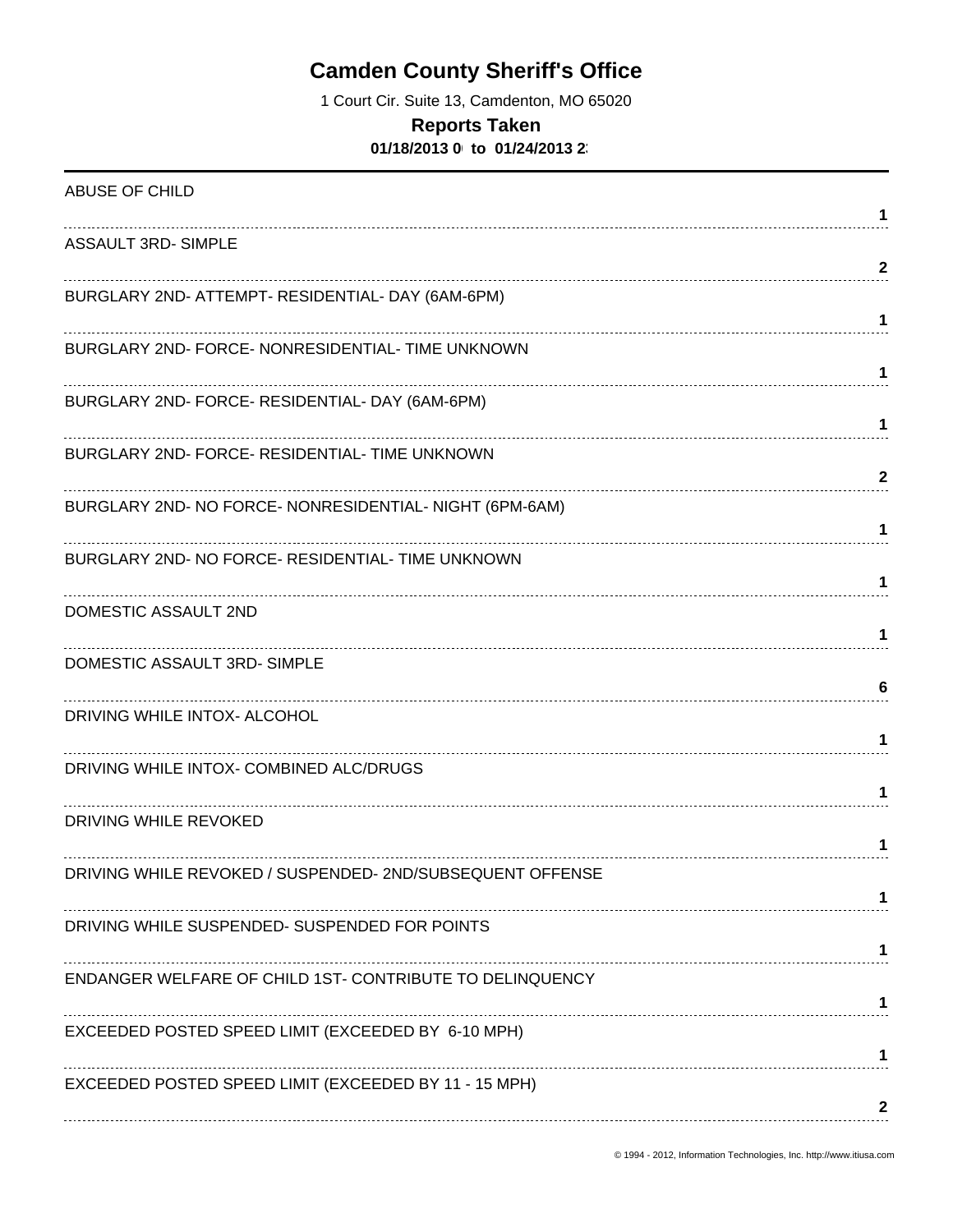1 Court Cir. Suite 13, Camdenton, MO 65020

#### **Reports Taken**

**01/18/2013 0 to 01/24/2013 2** 

| EXCEEDED POSTED SPEED LIMIT-1ST CLASS CNTY-11 TO 15 MPH      |                              |
|--------------------------------------------------------------|------------------------------|
| EXCEEDED POSTED SPEED LIMIT-1ST CLASS CNTY-16 TO 19 MPH      | 1                            |
| FAIL TO DIM LIGHTS WHEN W/IN 500FT OF ONCOMING VEH/300FT RER | 1                            |
| FAIL TO DRIVE ON RIGHT HALF OF RDWY                          | $\mathbf 1$                  |
| FAIL TO MAINTAIN FINANCIAL RESPONSIBILITY ON MOTOR VEHICLE   | $\mathbf{2}$<br>$\mathbf{2}$ |
| FAIL TO MAINTAIN FINANICAL RESPONSIBILITY ON MOTOR VEHICLE   | 3                            |
| FAIL TO OBEY TRAFFIC CONTROL DEVICE                          | 1                            |
| FAIL TO REGISTER MOTOR VEHICLE                               | 4                            |
| FAIL TO STOP FOR STOP SIGN AT STOP LINE/BEFORE CROSSWALK     | 3                            |
| HARASSMENT TO FRIGHTEN OR DISTURB ANOTHER PERSON             | 3                            |
| HH- FAIL TO STOP AT STOP SIGN                                | 1                            |
| <b>MISSING JUVENILE</b>                                      | 1                            |
| <b>MISSING PERSON- ADULT</b>                                 | 1                            |
| OPERATE MOTOR VEHICLE ON HWY W/OUT VALID LIC-1ST OFFENSE     |                              |
| OPERATE MOTOR VEHICLE ON HWY W/OUT VALID LIC-1ST/2ND OFNS    | 1                            |
| PEACE DISTURBANCE- 1ST OFFENSE                               | 1                            |
| POSSESSION OF DRUG PARAPHERNALIA-UNLAWFUL USE                | 1                            |
| POSSESSION OF SYNTHETIC CANNABINOID- UP TO 35 GRAMS          | 2                            |
|                                                              |                              |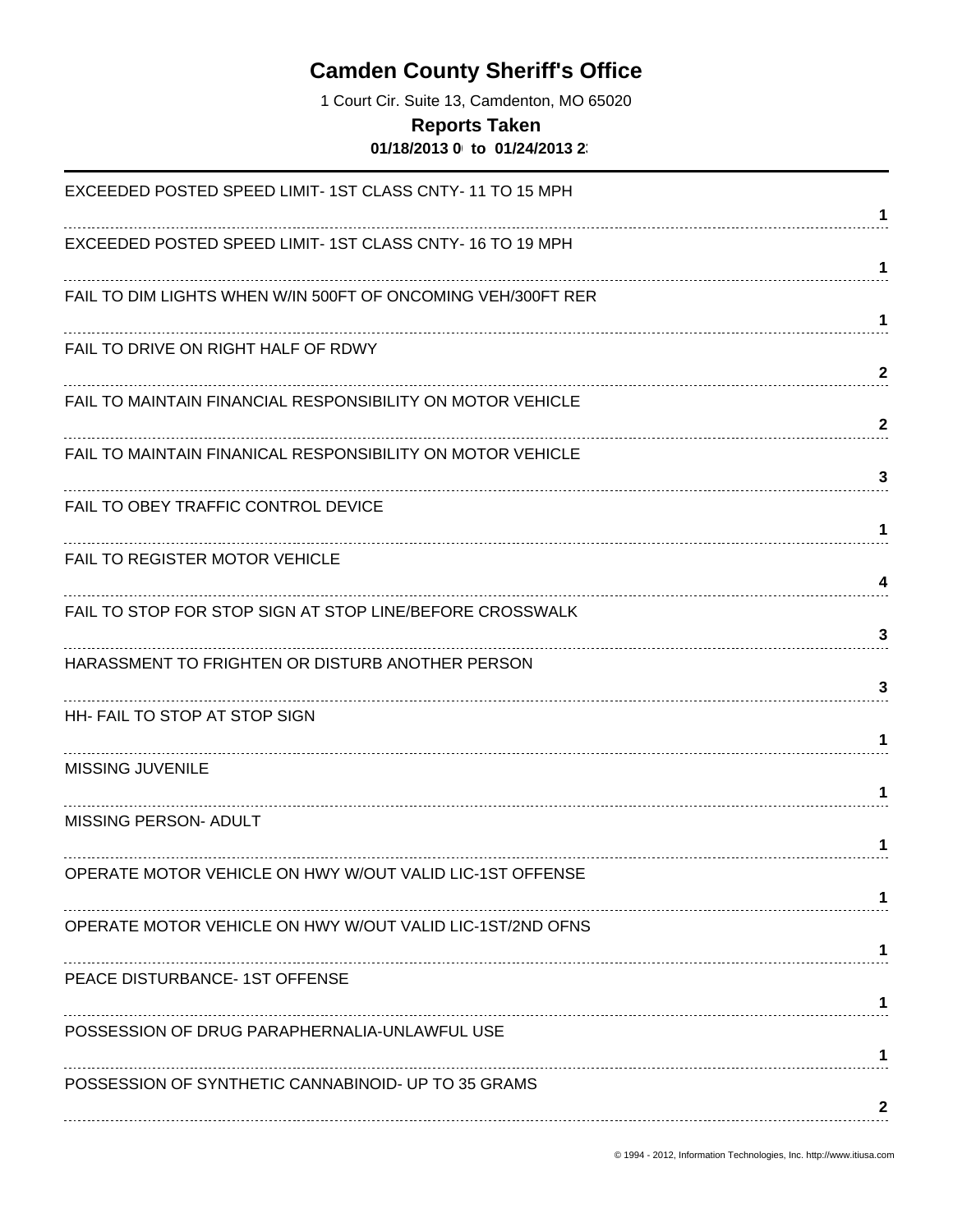1 Court Cir. Suite 13, Camdenton, MO 65020

### **Reports Taken**

**01/18/2013 0 to 01/24/2013 2** 

| PROPERTY DAMAGE 2ND -PRIVATE                             |   |
|----------------------------------------------------------|---|
|                                                          | 6 |
| SEXUAL EXPLOITATION OF A MINOR-VIA TELECOMMUNICATION     |   |
|                                                          | 1 |
| STATUTORY SODOMY 1ST DEGREE- ATTEMPTED                   |   |
|                                                          | 1 |
| STEAL ANIMAL-HORSE/MULE/ASS/CATTLE/SWINE/SHEEP/GOAT      | 1 |
| STEAL CREDIT CARD OR LETTER OF CREDIT-FROM MOTOR VEHICLE |   |
|                                                          | 1 |
| STEAL FROM AUTO-CURRENCY-\$ 50 TO \$199                  |   |
|                                                          | 1 |
| STEAL FROM AUTO-ELECTRONICS-\$49 OR LESS                 |   |
|                                                          | 1 |
| STEAL FROM AUTO-MISC-\$49 OR LESS                        |   |
|                                                          | 1 |
| STEAL FROM BUILDING-CURRENCY-\$ 50 TO \$199              |   |
|                                                          |   |
| STEAL FROM BUILDING-HOUSEHOLD GDS-\$ 200 TO \$499        | 1 |
| STEAL FROM BUILDING-MISC-\$ 200 TO \$499                 |   |
|                                                          | 1 |
| STEAL FROM BUILDING-MISC-\$25,000 OR MORE                |   |
|                                                          | 1 |
| STEAL FROM BUILDING-OFFICE EQUIP-\$ 500 TO \$24,999      |   |
|                                                          | 1 |
| STEAL FROM YARDS-MISC-\$ 200 TO \$499                    |   |
|                                                          |   |
| STEALING-VALUE OF PROPERTY/SVCS \$499 OR LESS            |   |
|                                                          | 2 |
| <b>TRESPASS - 1ST DEGREE</b>                             |   |
|                                                          |   |